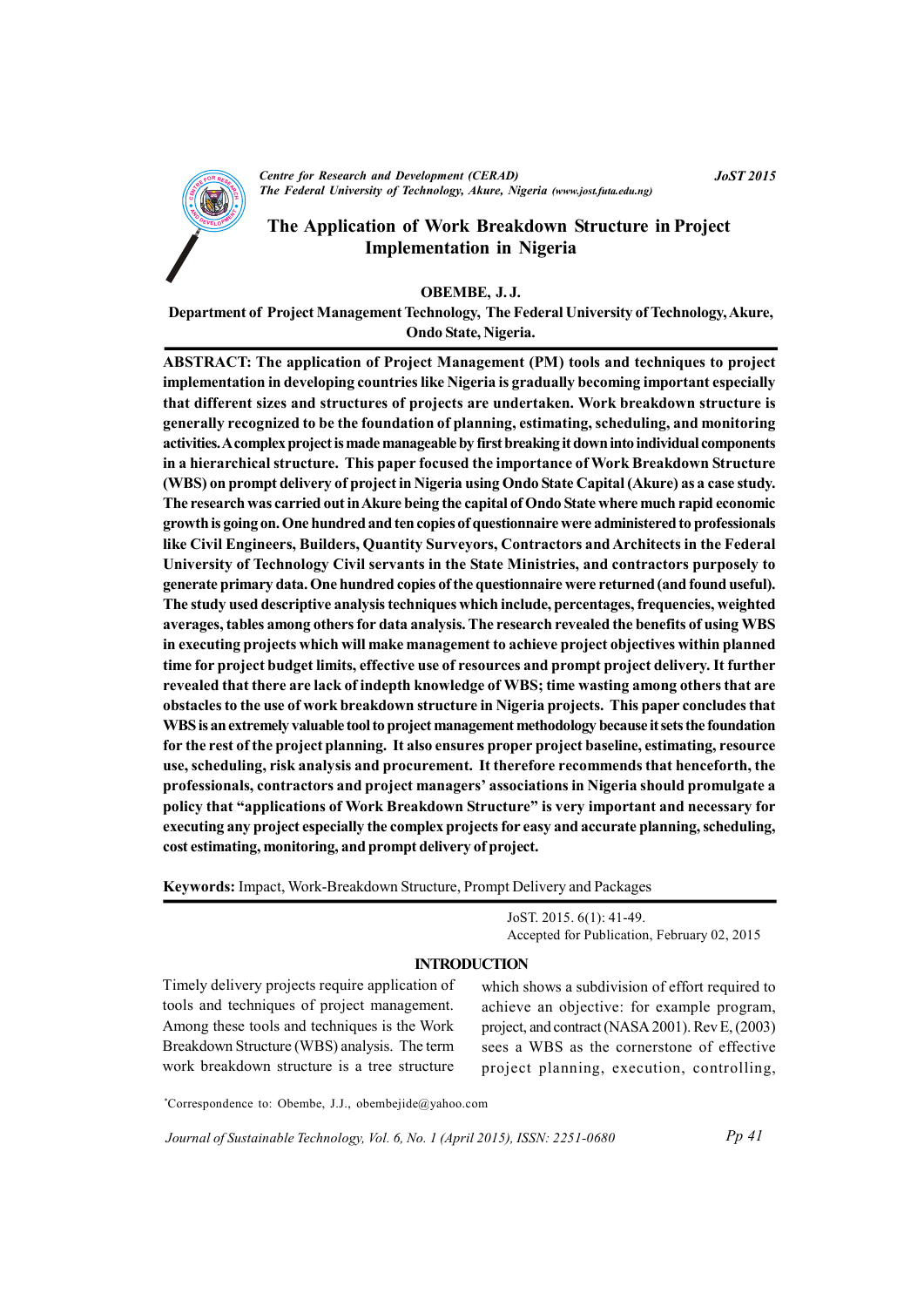statusing and reporting. All the work contained within the WBS is to be identified, estimated, schedule and budgeted.

For any project to be successfully implemented to time and budget, needs to be sliced into smaller units/segments in a structural manner (Sholomo, 1994). This breaking into smaller segments refers to as Work-Breakdown Structure (WBS). This method WBS has been in existence for very long time in project management. The WBS provides a tool for indentifying what must be done who will do it, how long it will take, and how much it will cost. These make WBS ties the entire project together (James 1999). According to Sholomo, (1994), United States of America demanded for this concept (WBS) in 1962 to be used by all organizations working on federal projects. For a project to be properly managed there is a need to generate its Work Breakdown Structure, to define work packages so that they can be correctly assigned to organisation units. The Work Breakdown Structure (WBS) is the breaking down of the statement of work into smaller elements so that a better visibility and control will be effected. It also goes thus, a vehicle for breaking the work down into smaller elements thus providing a probability that every major and minor activity will be accounted for (Ntamere, 1995), PMBOK (2012) opined that the work break down structure (WBS) is a deliverable oriented hierarchical decomposition of the work to be executed by the project team to accomplish the project objectives and create the required deliverables with each descending level of the WBS.

The work breakdown structure is a method of project organisation, planning and control because without a Work Breakdown Structure it is difficult to communicate a clear view of the total scope of the project and to organise the various project data in a consistence way. The WBS organizes and defines the total scope of the project, and represents the work specified

in the current approve project scope statement. The work Breakdown structure generally has six levels which are named: programme, project, task, subtask, work place and level of effort or activity.

The smallest element in the WBS is called a 'work package' Work package is the decomposition of a project total work into different activities that will be executed. In Project Management, work package is a subset of a project that can be assigned to a specific part for execution. The proper planning and execution of a project requires the assignment of each work package to a specific organisation **Unit** 

Other definitions of WBS are: Harrison, (1992) describes the WBS as a method of project organization. Planning and control based on deliverables rather than simple on tasks or activities while Lewis (1999) sees WBS as a lists of all the tasks that must be done in the project to achieve desired results. Wysocki (2009) also saw WBS as a veritable tool for defining work package and developing and tracking the cost and schedule for the project. WBS provides a common framework for the natural development of the overall planning and control of a project and is the basis for dividing work into definable increments from which the statement of work can be developed and technical, schedule cost, and labour hour reporting can be established. If a project is to be properly planned and executed, it would involve assigning each work package to a certain organizational unit. From the time a client conceives the proposal for a project, he should be thinking about the contents of the project. The contents of the project can be referred to as the WBS. The WBS that is formulated aids the better defining of the project. It also makes time and resources required for the project complete. The setting up of the Work Breakdown Structure of any project has impact on the configurations, and organizational issues.

of the project. The configuration is the technical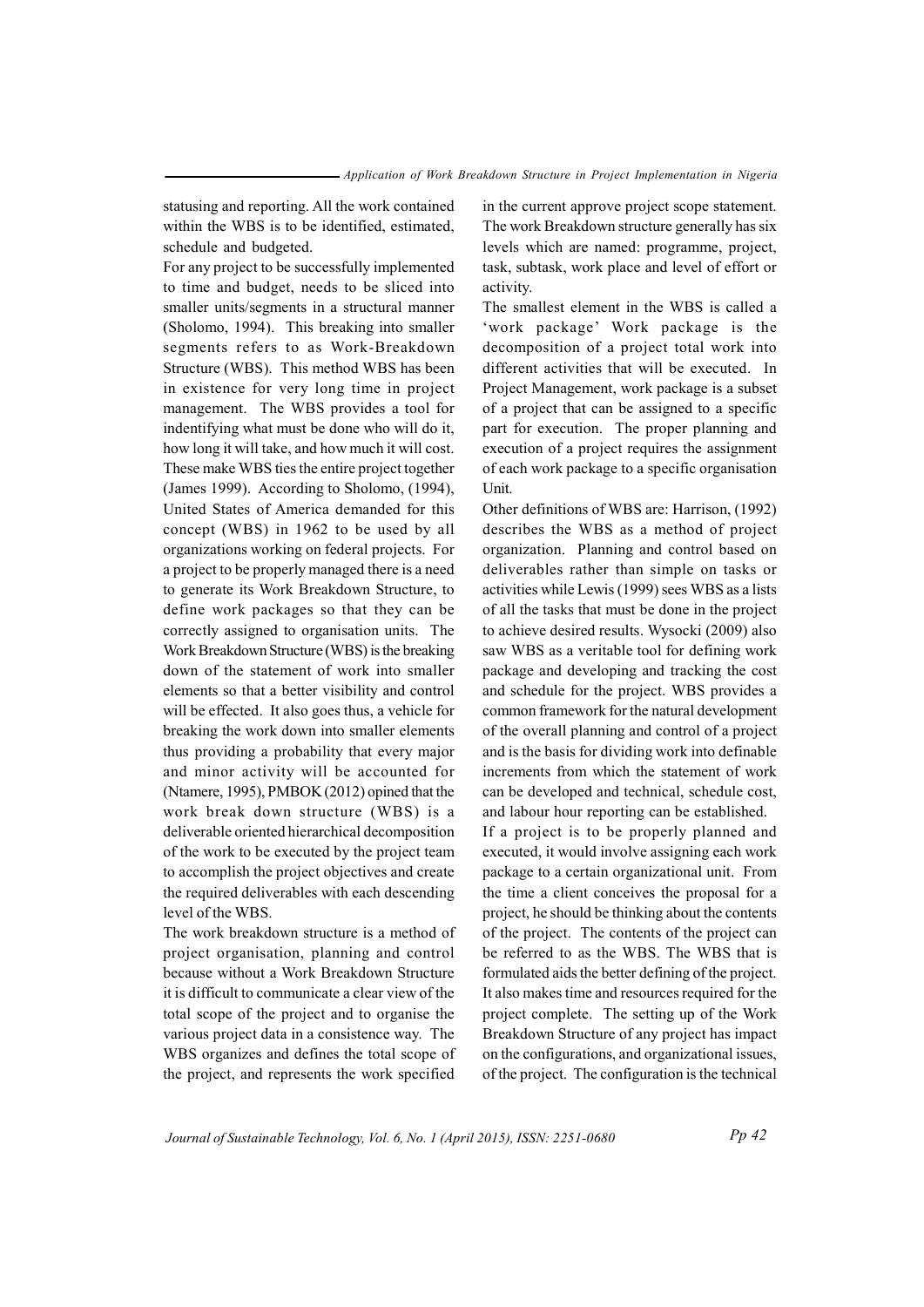functions which the project should achieve while the organization will execute the project to targeted level. Literature reveals that projects fail because technical content of many programmes are not planned well and also not efficiently controlled. (Morris, 1988). If a Work Breakdown Structure is used properly, it will contribute significantly to the probability of successful project completion. This was corroborated by the work of Hall (1993) and Sholmo (1994) who reported that "the successful completion of a large scale project costing in the range of N38.25 billion was due to appropriate use of a WBS.

In Nigeria, the application of WBS tool to project execution is not encouraging, it results into failure of project managers and professionals in implementing their responsibilities concerning the budget, specifications and deadlines of the projects awarded. Based on this premises, this project was carried out.

## Developing and using the work breakdown structure

The Work Breakdown Structure ties the entire project together because it provides the tool that is used to identify what must be done, who will do it, how long will the task take, how much it will cost, also identifies all tasks, that all stakeholders can review. All projects need Work Breakdown Structure due to its benefits. Whereas not all projects will need (critical path) or Gantt Schedule especially if the project is very small (Lewis, 1999).

The concept of Work Breakdown Structure was developed with the programme Evaluation and Review Technique PERT) by the United States Department of Defence (DOD) in 1957 purposely to support the development of its polarise missile program. (Fleming et al, 1998).

It was in 1962 that NASA published a document for the PERT cost system using work Breakdown approach to describe the document. The use of WBS to describe PERT cost system was

 $J.J.$  Obembe

endorsed by the secretary of Defence and also instructed that it should be used in all DOD services (Hamitton, 1964). In 1968, Work Breakdown Structure was made as Defence Materiel items (MIL-STD-881) and a military standard requiring to be used across the DOD. The document of PERT Cost system had been reviewed severally and the latest edition came up in 2011. The current edition of PERT Cost System was found in "Work Breakdown Structure for Defence Material Items (MIL-SID-88IC) and it includes definitions for specific defence material commodity systems and addresses WBS elements that are common to all system.

A general work Breakdown Structure has six levels which are named as programme, Project, Task, Subtask, Work package and level of effort or activity.

A programme is a very large job that consists many projects. For instance, designing of a house is a programme while clearing of land, levelling of land, excavation of foundation, setting of foundation blocks among others are projects. A WBS has to be developed before tasks are scheduled and resources allocated. The reason for this action is to identify works to be done first, then know who will do it, how long it will take, and how much it will cost. The development of WBS should be undertaking by individuals who are skilled, vast in it and especially projects that involve a lot of disciplines.

#### **WBS Level Names**

Names are used here for the purpose of communication (Figure 1).

## Reasons why WBS must be used in project execution

Work Breakdown Structure is referred to as "foundation" of the project, or at least the foundation of project planning and the creation of a quality. WBS requires a substantial amount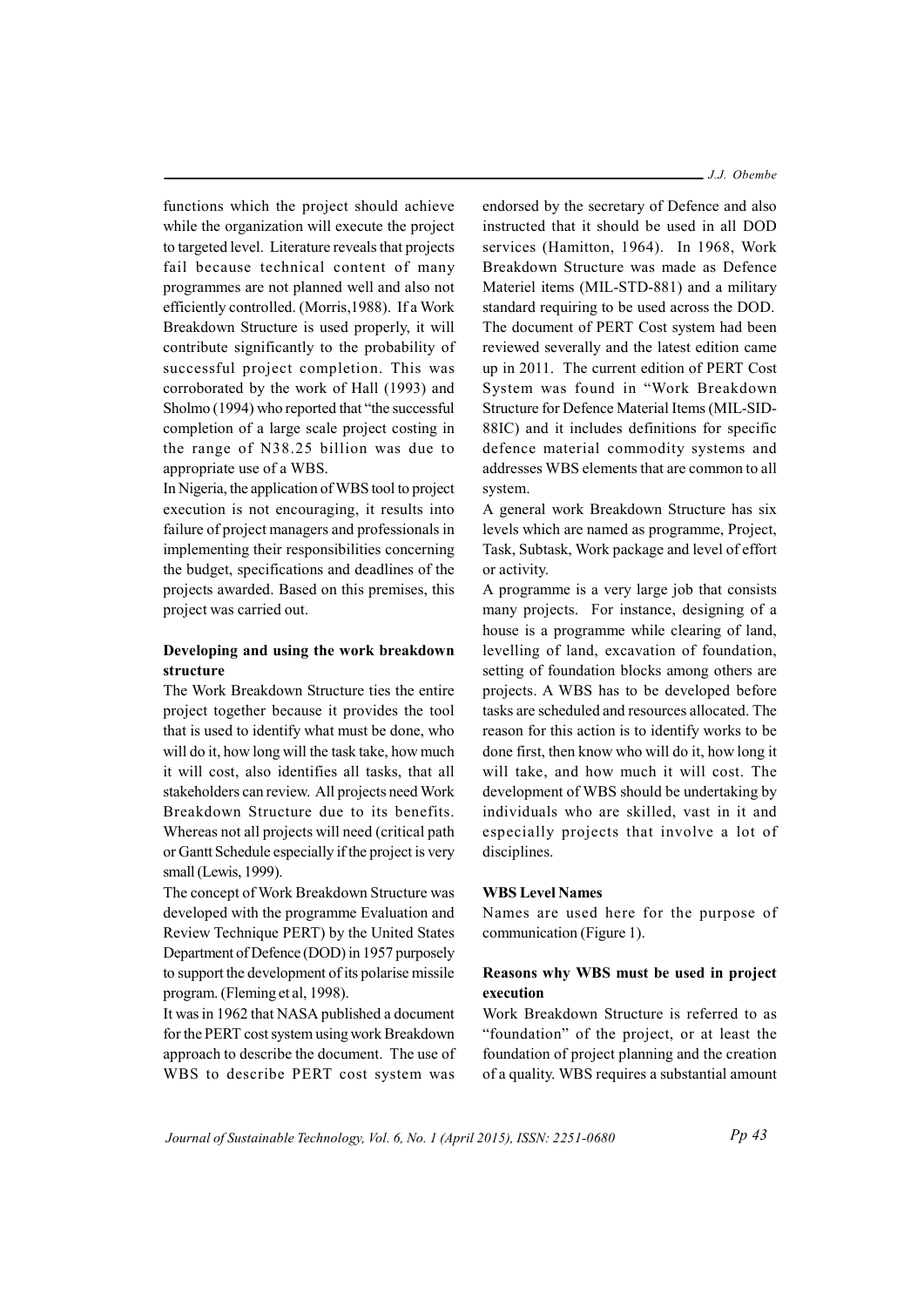

Figure 1: The project Manager's Desk Reference 2<sup>nd</sup> Edition pg 91 Source: Lewis J.P. 1999

of energy, time, and people PMBOK guide (2012) Project Managers waste time writing on post-it notes and drawing charts because of the purpose it serves for projects and project team. The following reasons make the use of WBS necessary and compulsory in project implementation in Nigeria.

- (i) WBS helps more accurately and specifically define and organize the scope of the total project by using hierarchical free structure. The level of this structure breaks the project deliverables or objectives down to more specific and measurable chunks.
- (ii) WBS helps in assigning responsibilities, resource allocation, monitoring the project, and controlling. WBS makes the deliverables more precise and concrete so that the project team knows exactly what has to be accomplished within each

deliverable. This also allows for better estimating of cost, risk, and time because project managers can work from the smaller tasks back up to the level of the entire project.

(iii) WBS allows double check on all the deliverables specifics with the stakeholders and make sure there is nothing missing or overlapping.

## **Benefits of WBS to project delivery**

NASA (2001) enumerates the benefits of WBS to project delivery as follows:

- It permits project client/executor to sum up the cost of subordinate tasks, and cost of materials of project to delivery level.
- Each element of the work breakdown structure will generate the description of the task to be performed.

Journal of Sustainable Technology, Vol. 6, No. 1 (April 2015), ISSN: 2251-0680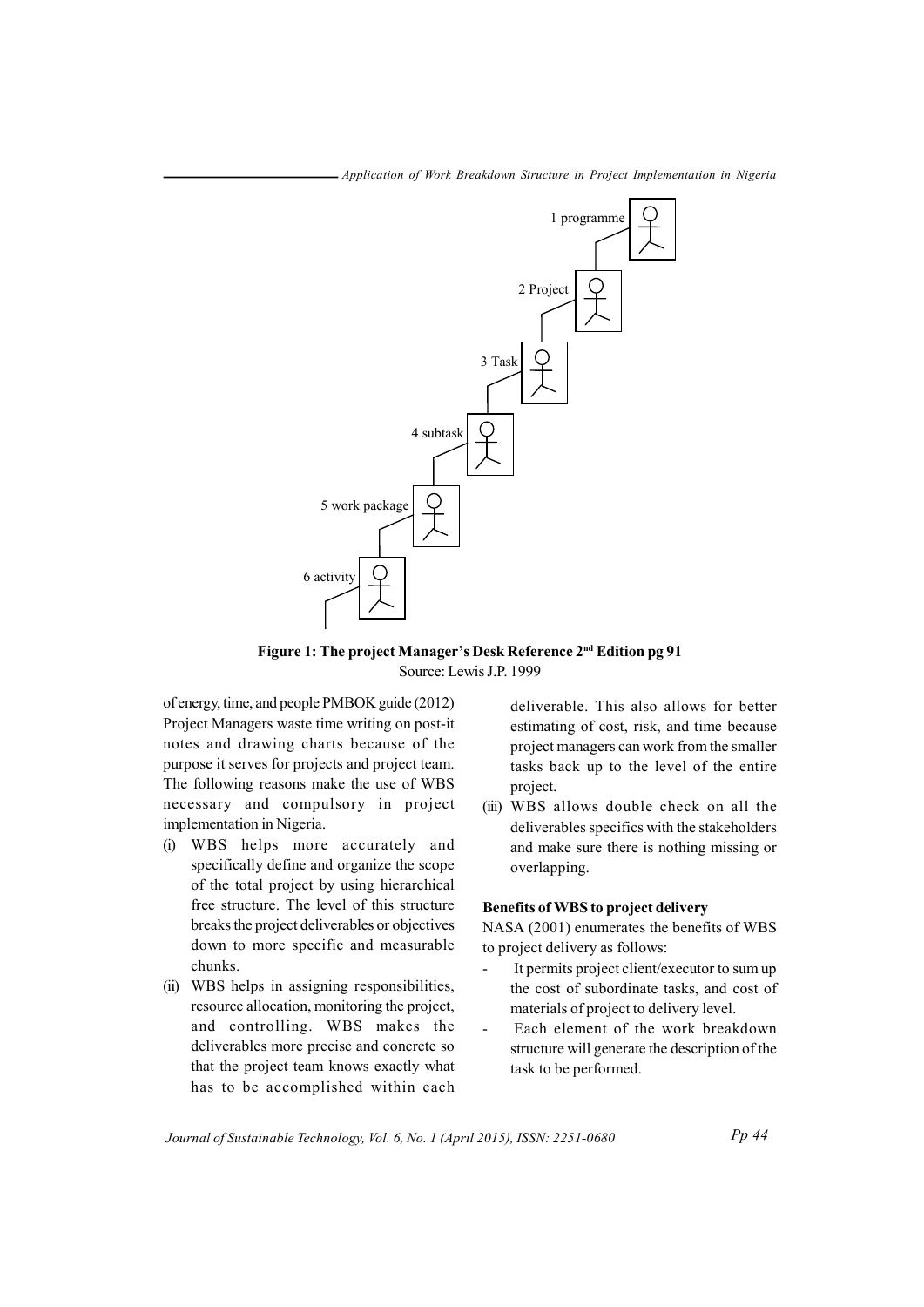- WBS is used to define and organize the total scope of a project
- A well designed WBS makes it easy to assigning each project activity to one and only one terminal element of the WBS.

## **RESEARCH METHODOLOGY**

The study was carried out in Akure South Local Government of Ondo State; South Western Nigeria. This was selected because it is within the heart of Akure town which is the capital of Ondo State. In the town are found government projects, corporate and private constructions with the presence of professionals in the construction industries.

This study made use of a well structured questionnaire administered on the professionals such as project managers, Architects, Civil Engineers, Quantity surveyor among others. About one hundred and ten (110) copies of questionnaire were sent out. A total of one hundred (100) copies of questionnaire were returned and found useful and it amounts to a return rate of 90.8%. The data collected were

WBS also helps map requirements from one

level of system specification to another (a

requirement cross reference matrix mapping

functional requirements to high level or low

level design document).

#### **RESULTS AND DISCUSSION**

Table 1 presents personal characteristics of the respondents such as qualification, professional qualifications, and working experience. From this table, the respondents with M.Sc/M.Tech ranked highest with 40%. This was followed by WAEC/ NECO 20% while OND/HND and Ph.D degree holders constitute 15% each. The B. Sc/BA/B. Tech degree holders of the respondents was 10%. It is also seen on the table that Quantity Surveyor constitute 32% of the professionals that form the respondents.

Further look at the table, majority (36%) of the respondents had worked between 1 and 5 years. This was followed by 26% who had worked between  $6 - 10$  years. So also 13% of respondents have worked between 15 and 20 years while another 12% of the respondents worked between 11 and 15 years. The remains 10% and 3% respondents worked between 21-25 years and above 26 years respectively. From the foregoing, it is evident that the respondents are knowledgeable enough to answer questions in the questionnaire thus the data collected can be relied upon.

Table 2 shows the rate of using WBS in project implementation by the respondents. The table

indicates that majority  $(45%)$  of the respondents declared that WBS is never used when carrying out project execution. Further more, the table reveals that 35% of the respondents confirmed that WBS is used sparingly when executing projects while 20% of the respondents accepted the use of WBS whenever they are carrying out project implementation. This shows that WBS is poorly applied to project execution in Nigeria which corroborate Olateju et al (2011) that the implementation of modern project management tools, methods and techniques are still not well established in public sector, this results into failure of public institutions and their contractors in performing their duties concerning the budget, specifications and deadlines of the projects awarded.

Table 3 reveals the opinion of the respondents on the impact of WBS on project planning. Majority (60%) of the respondents declared that WBS makes project planning robust and effective. However 16% of the respondents affirmed that it causes confusion when carrying out project planning. So also 14% said that WBS lengthened project planning time while 10% of the respondents opined that WBS has no effect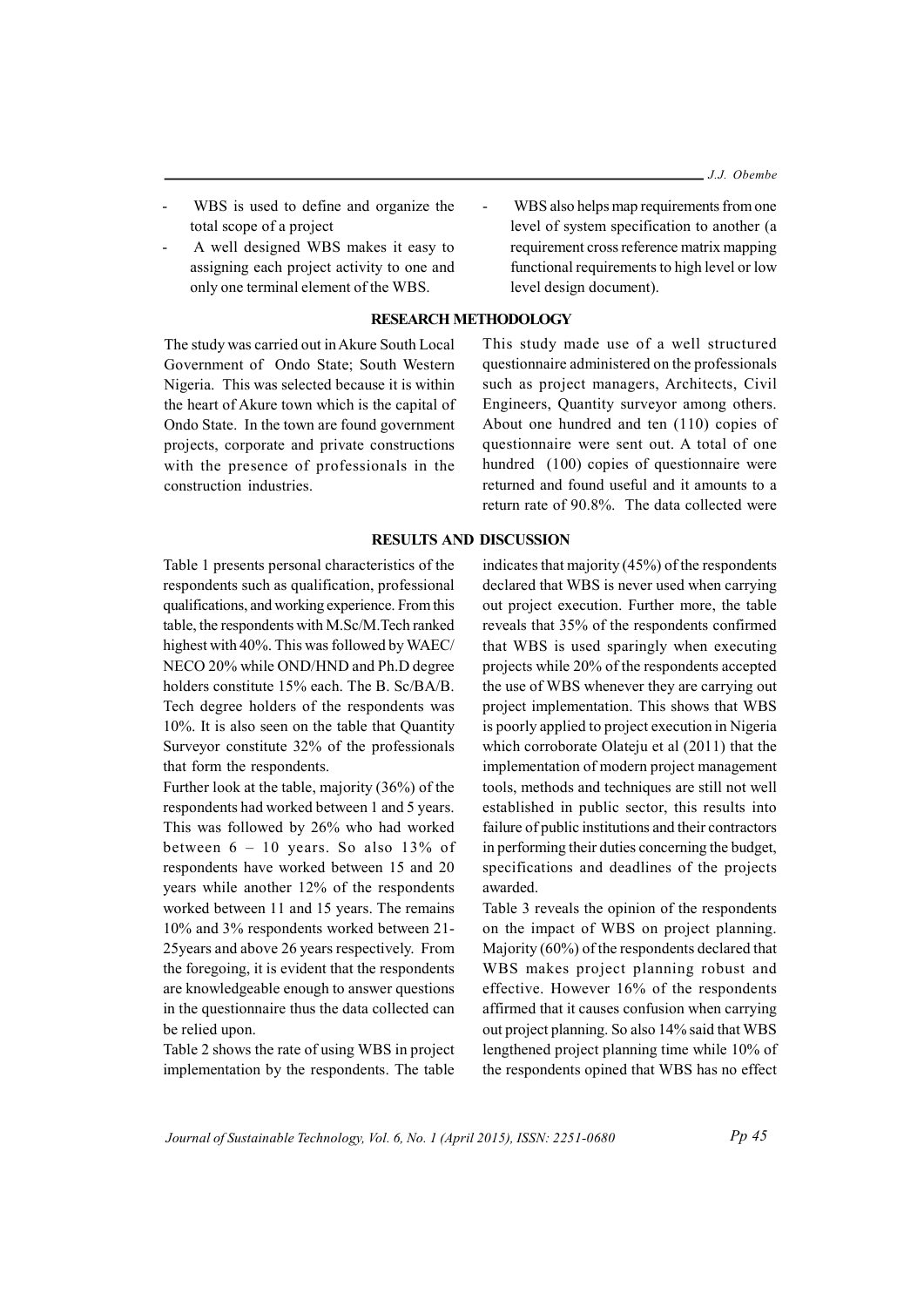| Table 1: Personal characteristics of the Respondents |           |                |  |
|------------------------------------------------------|-----------|----------------|--|
| <b>Characteristics of the respondents</b>            | Frequency | Percentage (%) |  |
| <b>Highest Qualification</b>                         |           |                |  |
| <b>WASC/NECO</b>                                     | 20        | 20             |  |
| <b>OND/HND</b>                                       | 15        | 15             |  |
| BSC/BA/B.TECH                                        | 10        | 10             |  |
| MSC/M.TECH                                           | 40        | 40             |  |
| <b>PhD</b>                                           | 15        | 15             |  |
| <b>Professional Qualification</b>                    | 10        | 10             |  |
| Project Manager                                      | 28        | 28             |  |
| Architect                                            | 10        | 10             |  |
| Civil Engineer                                       | 32        | 32             |  |
| Quantity Surveyor                                    | 2         | $\overline{2}$ |  |
| <b>Electrical Engineer</b>                           | 8         | 8              |  |
| <b>Builder</b>                                       | 10        | 10             |  |
| Others                                               |           |                |  |
|                                                      | 36        | 36             |  |
| <b>Working Experience (years)</b>                    | 26        | 26             |  |
| $1 - 5$                                              | 12        | 12             |  |
| $6 - 10$                                             | 13        | 13             |  |
| $11 - 15$                                            | 10        | 10             |  |
| 16-20                                                | 3         | 3              |  |
| $21 - 25$                                            |           |                |  |
| 26 and above                                         |           |                |  |
|                                                      |           |                |  |

- Application of Work Breakdown Structure in Project Implementation in Nigeria

Field Survey, 2014

| Table 2: Rate of using WBS in project implementation by Nigeria Professionals |  |  |  |  |  |
|-------------------------------------------------------------------------------|--|--|--|--|--|
|-------------------------------------------------------------------------------|--|--|--|--|--|

| <b>WBS</b> uses | Percentage (%) |  |
|-----------------|----------------|--|
| Frequently      | 20             |  |
| Sparingly       | 35             |  |
| None at all     | 45             |  |

Field Survey, 2014

on project planning.

Table 4 presents the expected benefits of employing WBS tool to project implementation. All the respondents had the opinion that if WBS tool is properly applied, assuredly it will lead to prompt delivery of project within time, budget and quality. According to Table 4, 79.23% of the respondents believed that WBS will spell out time, materials, labour and financial needs of each task in a project from start to complete.

78.46% believed that it will make deliverable more precise and concrete, it will expose all tasks involved in project. 76.92% of the respondents believed WBS will enhance clear communication of the total scope of the project while 76.15% believed it will make project deliverable a reality. The respondents indicated other benefits like: better visibility and control of works opined by 74.61% respondents, 73.84% respondents believed that WBS will fast track deliverables,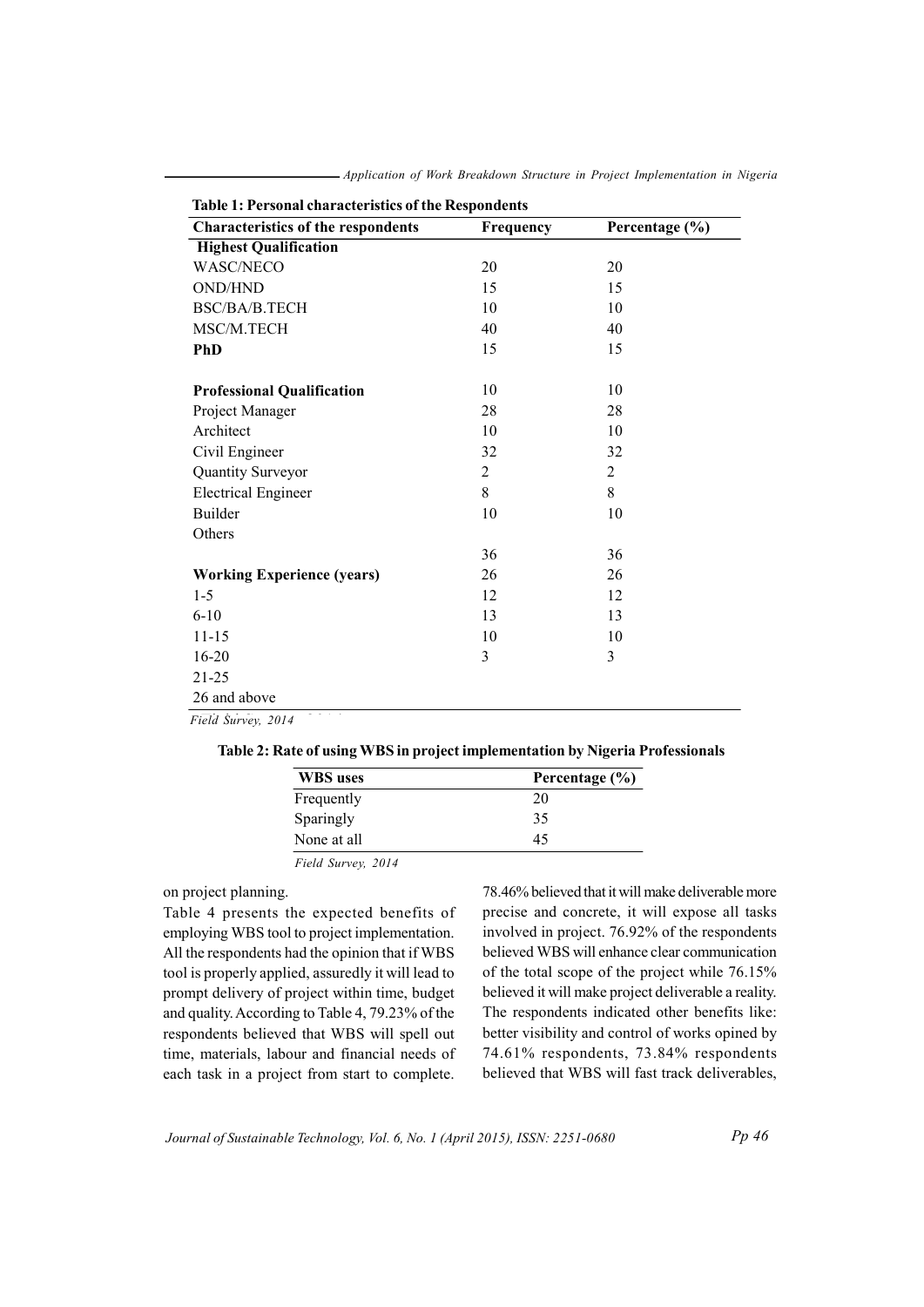| Impact                                 | Percentage % | Cumulative % |
|----------------------------------------|--------------|--------------|
| WBS makes project robust and effective | 60           | 60           |
| WBS causes confusion                   | 16           | 76           |
| WBS lengthen the delivery              | 14           | 90           |
| WBS has no effect                      | 10           | 100          |

73.08% also believed that it will have positive impact on the configuration and organizational issues of a project deliverable while 66.92% believed in reduction of project costs if WBS is applied to project implementation properly. The above benefits corroborate with the findings of NASA  $(2001)$  as benefits of WBS to project delivery.

Table 5 shows the failure factors in using WBS as a tool in project implementation. The worst obstacle is lack of in-depth knowledge of WBS  $(77.69)$ . Another obstacle is that  $74.61\%$  of the respondents are not aware of WBS in project implementation while 70% of the respondents believed that there is mis-match between WBS in project and management style of the project managers. Furthermore, 51.54% of the respondents believed that WBS wastes time when it is being implemented.

## Table 4: Benefits of applying WBS in Project Implementation

| <b>Benefits of WBS</b>                                      | Percentage | Ranking              |
|-------------------------------------------------------------|------------|----------------------|
|                                                             |            |                      |
| WBS makes deliverable more precise an concrete              | 78.46      | 2 <sup>nd</sup>      |
| WBS reduces costs of project                                | 66.92      | $10^{\text{th}}$     |
| WBS makes project deliverable a reality                     | 78.46      | 2 <sub>nd</sub>      |
| has positive impact on the configuration<br>WBS.<br>and     |            |                      |
| organizational issue of a project deliverable.              | 76.15      | $5^{\text{th}}$      |
| WBS fast tracks deliverables                                | 73.08      | 9 <sup>th</sup>      |
| WBS spells out time, materials, and financial Needs of each | 73.84      | 8 <sup>th</sup>      |
| task in a project to complete                               | 79.23      | 1 <sup>st</sup>      |
| WBS contributes significantly to project success.           | 75.38      | 6 <sup>th</sup>      |
| WBS brings a better visibility and control of works (tasks) | 74.61      | $\tau$ <sup>th</sup> |
| WBS enhances clear communication of the total scope of the  |            |                      |
| project                                                     | 76.92      | 4 <sup>th</sup>      |

*Field Survey, 2014* 

## Table 5: Failure Factors in Using WBS in Project Execution

| Drawbacks name                            | Percentage | Rank            |
|-------------------------------------------|------------|-----------------|
| Lack of awareness                         | 74.61      | 2 <sub>nd</sub> |
| Lack of in-depth knowledge of WBS         | 77.69      | 1 <sup>st</sup> |
| Mis-match between the project WBS and the |            |                 |
| management style of the project managers  | 70         | $3^{\text{rd}}$ |
| Wasting of time especially in planning    | 51.54      | $4^{\text{th}}$ |

*Field Survey, 2014*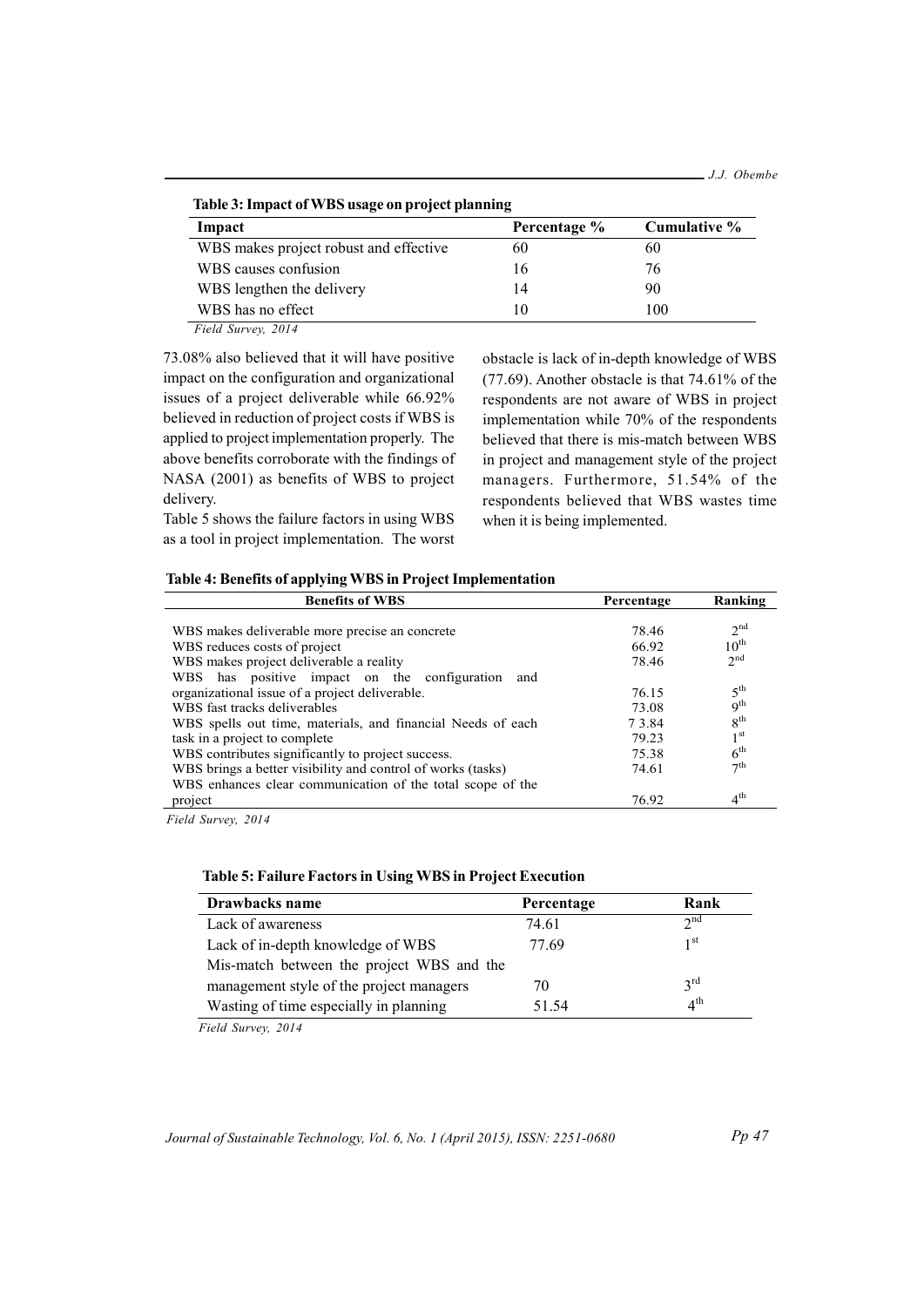### **CONCLUSION AND RECOMMENDATIONS**

#### Conclusion

**Recommendations** 

The WBS is an extremely valuable tool to the Project Management Methodology. It sets the foundation for the rest of the project planning. A solid WBS helps ensure proper project baseline estimating, resource use, scheduling, risk analysis and procurement. Despite the enormous benefits WBS offers to project delivery, many Nigeria professionals do not apply the tool in project execution probably they lack the knowledge, this fact was revealed by the respondents.

This study advises Nigeria project managers and professionals to take the application of WBS tool and techniques into project execution. If properly applied, WBS tool and techniques would result in concrete benefits in all aspects of project planning, scheduling and controlling the cost, time quality and prompt delivery.

# Nigeria governments (Federal, State and local councils) and professionals in public and private sectors should rule out policies on the establishment of modern project management tools, methods and techniques in the course of implementing project in order to enhance performance of the duties of professionals and contractors concerning the budget, specifications and deadlines of the projects awarded.

Nigeria governments should make it compulsory for their contractors to include WBS in any project work quoted for. This step of action will make contractors and professionals always aware of the importance and use of WBS in project implementation.

#### **ACKNOWLEDGEMENT**

My sincere gratitude goes to Almighty God who saw me through this research work. I also

appreciate contribution of Dr. Awodele O.A. Who read the manuscript many times.

### **REFERENCES**

- FLEMINE Q.W., KOPPELMAN J.M (1998). "Earned Value Project M a n a g e m e n t" CROSSTALK: The Journal of Defence software Engineering P.20.
- HALL. W. (1993). Scope Management through a WBS PM Network Volume 7 No5 (1993)
- **HAMILTON, R. L. (1964).** Study of Methods for Evaluation of the PERT COST Management System MIIRE: Corporation.
- MIL-STD-881 C (2011). eork Breakdown Structures for Defence Material Items.
- MORRIS P. (1988). Managing Project Interfaces- Key Points for Project Success in Cleland, D and King. W. (Eds) Project Management Handbook Van Nostrand Reinbold pp. 17-55.
- NASA (2001). NASA NPR 9501, 2D. May 23, 2001
- NTAMERE, C.C. (1995). Project Management , Alphabet Nigeria Publisher, Owerri, Nigeria.
- SHLOMO G (1994). Impact of Various Work Breakdown Structures on project conceptualization. School of Business Administration, Tel Aviv University, Israel.
- LEWIS J P(1999). The Project Manager's Desk Reference. New York Mc Graw-Hill
- OLATEJU, O.I, ABDUL-AZEEZ I.A and ALAMUTU S.A. (2011). Project Management Practice in Nigerian Public Sector - An empirical Study. Austrian Journal of Business and Management Research Vol. 1. No. 8 (01-7).